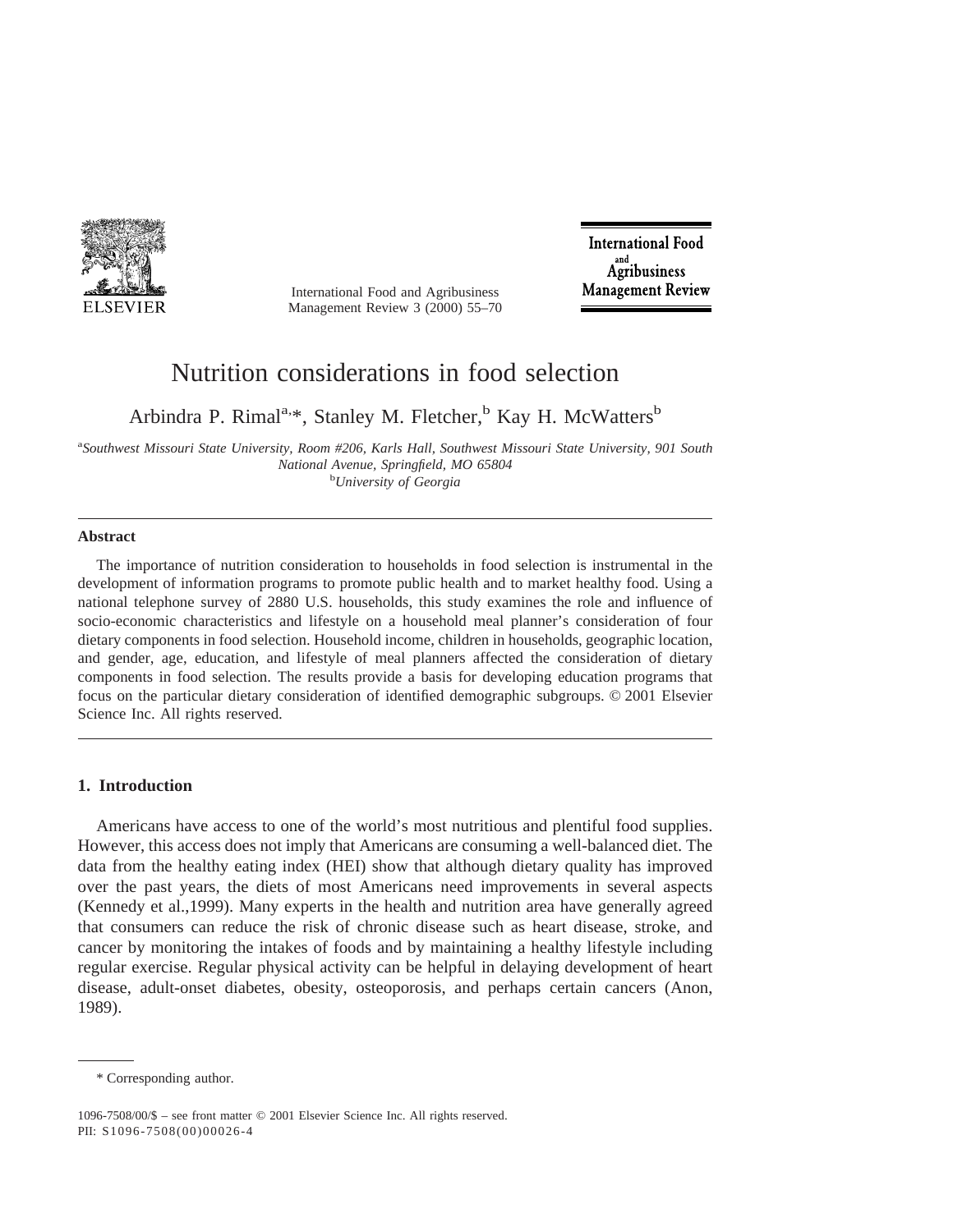#### 56 *A.P. Rimal et al. / International Food and Agribusiness Management Review 3 (2000) 55–70*

Information about nutrition can be found through public as well as private sources. Public sources of information provide generic information about the effects of diet on disease risks. Examples of public nutrition information include the Food Guide Pyramid, Recommended Daily Allowances, and the Dietary Guidelines for Americans. Private information sources typically include producer-provided information about particular brands of food items and health information by health professionals. Increased availability of nutrition information has been successful in enhancing public awareness of the importance of healthy diet and lifestyles. The important issue is whether enhanced nutrition and health awareness have any significant impact on consumers' actual dietary behavior. Studies evaluating the relationship between nutrition knowledge and dietary behavior have found no direct correlation between the two (Putler and Frazao, 1994; Sapp, 1991). Another study concentrating on fat and cholesterol (Ippolito and Mathios, 1994) found that despite abundant information regarding the adverse health effects of fat and cholesterol, the decline in fat consumption among men and women has been considerably small since 1977. Many other studies have determined that perceptions about product attributes, including nutrition attributes, are better indicators of consumer dietary behavior than the level of health awareness (Shepherd and Towler, 1992; Tuorila,1987). Weirenga (1983) proposed that socio-demographic characteristics of individuals can influence their perception of various food attributes. Nayga (1997) evaluated the impact of socio-demographic factors on perceived importance of nutrition in food shopping using data available in the 1991 Diet and Health Knowledge Survey (DHKS). The study indicated that individuals belonging to a demographic subgroup, for example Black, female, and higher educated, perceived nutrition as more important than individuals in other subgroups. The analysis, however, used nutrition in general without delineating various dietary components of nutrition such as cholesterol, vitamins, and calories.

The other aspect of healthy living is the lifestyle of individuals. In a study by Morrow et al. (1999), knowledge of the relationship between physical inactivity and specific chronic disease among American adults varied with age, ethnicity and educational level. However, scant information in the literature is available showing the relationship between consumers' nutrition perception and their lifestyle. A1997 Nutritional Trends Survey by the American Dietetic Association reported that 43% of the Americans surveyed said they made an effort to get regular physical exercise. In addition, 81% said exercise was as important as a nutritious eating plan to good health. However, it is not known whether those who considered exercise to be important for healthy living also were concerned about nutritional components when selecting food items.

The purpose of this study was to examine how a household meal planner's consideration of various dietary components in selecting food items is influenced by the person's or the household's sociodemographic factors and lifestyle. Information about the relationship between demographics and perception of specific dietary components is useful when designing information programs targeted to a specific demographic subgroup. For example, the food decisions consumers make are influenced by food habits, an important component of culture (Asp, 1999). Similarly, dietary excess of calories, sugar, fat, cholesterol, and sodium common among many teenagers may continue into adulthood (Story, 1989). Thus, some demographic subgroups are likely to consume a specific dietary component at much higher levels than recommended from a nutritional standpoint. The health intervention program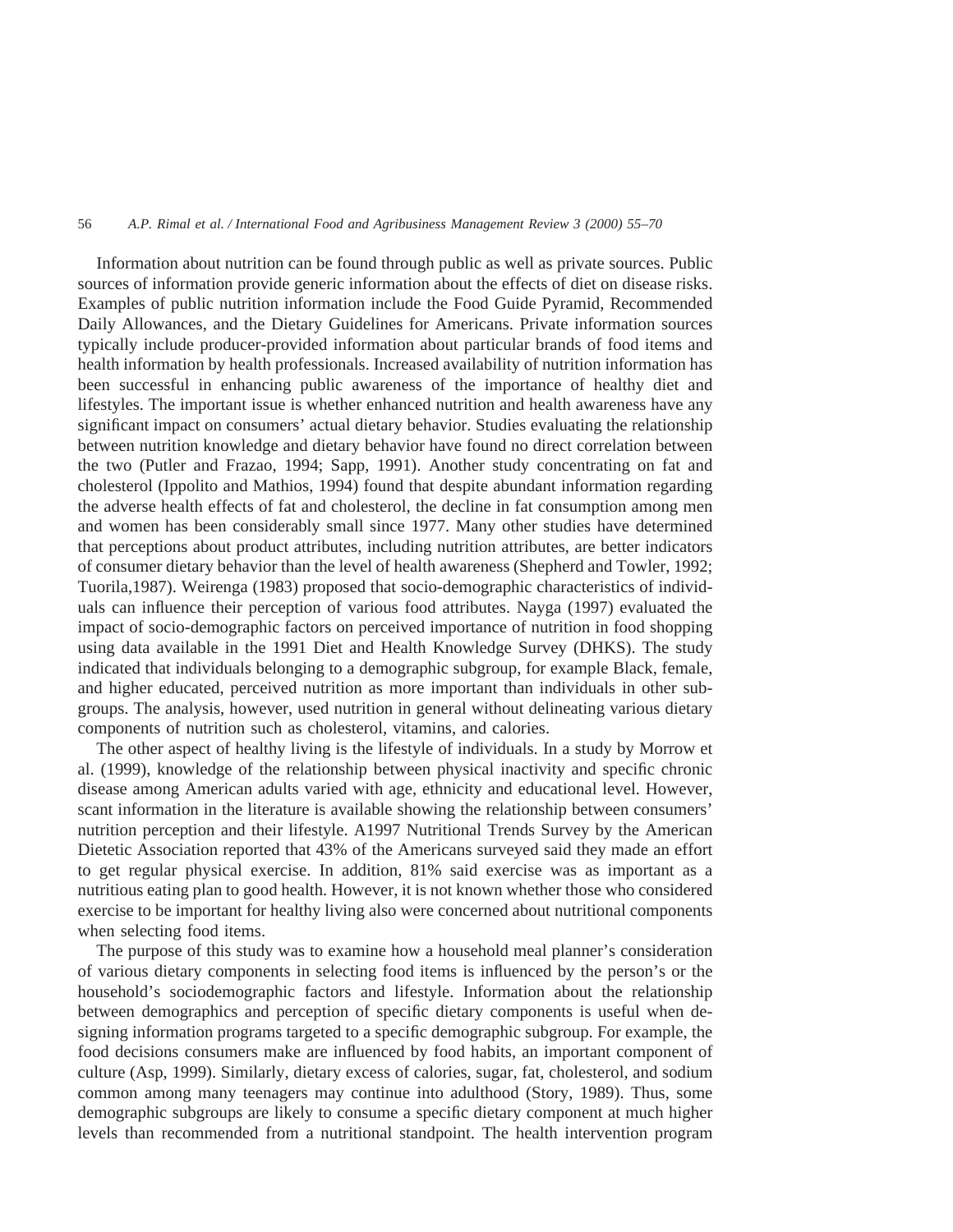targeted to that demographic subgroup can be made more effective if the information regarding their perception of the specific component while making food selection is available.

## **2. Methods**

#### *2.1. Empirical model*

The notion of the relationship between product attribute and consumer utility (Lancaster, 1966) can be extended to establish the link between nutrition consideration in food selection and sociodemographic characteristics of individuals. In this model, let *Uj* represent utility for an individual *j*. This utility is hypothesized to be a function of various factors, *z*, which includes nutritional attributes of products. Following Lancaster's Linear Characteristics Model (Lin, 1995), the amount of the nutritional attribute an individual derives is the sum of each food's level of a specific nutritional attribute, say vitamin, times the corresponding quantity of consumption. This amount can be expressed using the following notations:  $z_k$  =  $\Sigma_i$   $\delta_{ki}$  x<sub>i</sub> where  $z_k$  is the amount of the kth nutritional attribute z (e.g., vitamin),  $\delta_{ki}$ , unit of  $z_k$  (e.g., vitamins per serving) in food i,  $x_i$ , quantity of food i consumed. If  $\delta_{ki}$  is mentioned in the labels of the products, and a consumer considers the particular nutrition attribute in the products to be important while making food selections, he or she is likely to select the most satisfactory combination of foods that provide the desired level of the specific nutrition. In that case, a consumer's attitude toward nutrition attributes is directly reflected in the maximized utility function, *Uj* . Here, the empirical model posits that a consumer's nutritional consideration is a function of various socioeconomic characteristics of individuals. The decision maker's theoretical utility model, therefore, can be formally written as:

$$
U_j = \beta' Z_j + \varepsilon_j,\tag{1}
$$

where  $U_i$  is the utility level attained by the jth household and  $Z_i$  is a vector of explanatory variables including household decision makers' profiles. Although *Uj* is unobserved, what is observed is the indicated frequency of consideration of nutritional attributes while making food selection decisions represented by the rank-ordered dependent variables, *R*, where:

$$
R = 0 \text{ if } U_j \le 0
$$
  
\n
$$
R = 1 \text{ if } 0 < U_j \le \mu_1
$$
  
\n
$$
R = 2 \text{ if } \mu_1 < U_j \le \mu_2
$$
  
\n
$$
R = w \text{ if } \mu_{w-2} < U_j
$$
\n(2)

where the  $\mu$ 's are the threshold variables or cutoff points that provide the ratings of alternative product attributes. The lowest ranked outcome,  $R = 0$ , represents the situation when the specific nutritional attribute is considered "almost never" while selecting a food item; highest ranked outcome,  $R = w$ , represents the situation when the consumer considers the specific attribute "nearly all the time" while selecting a food item.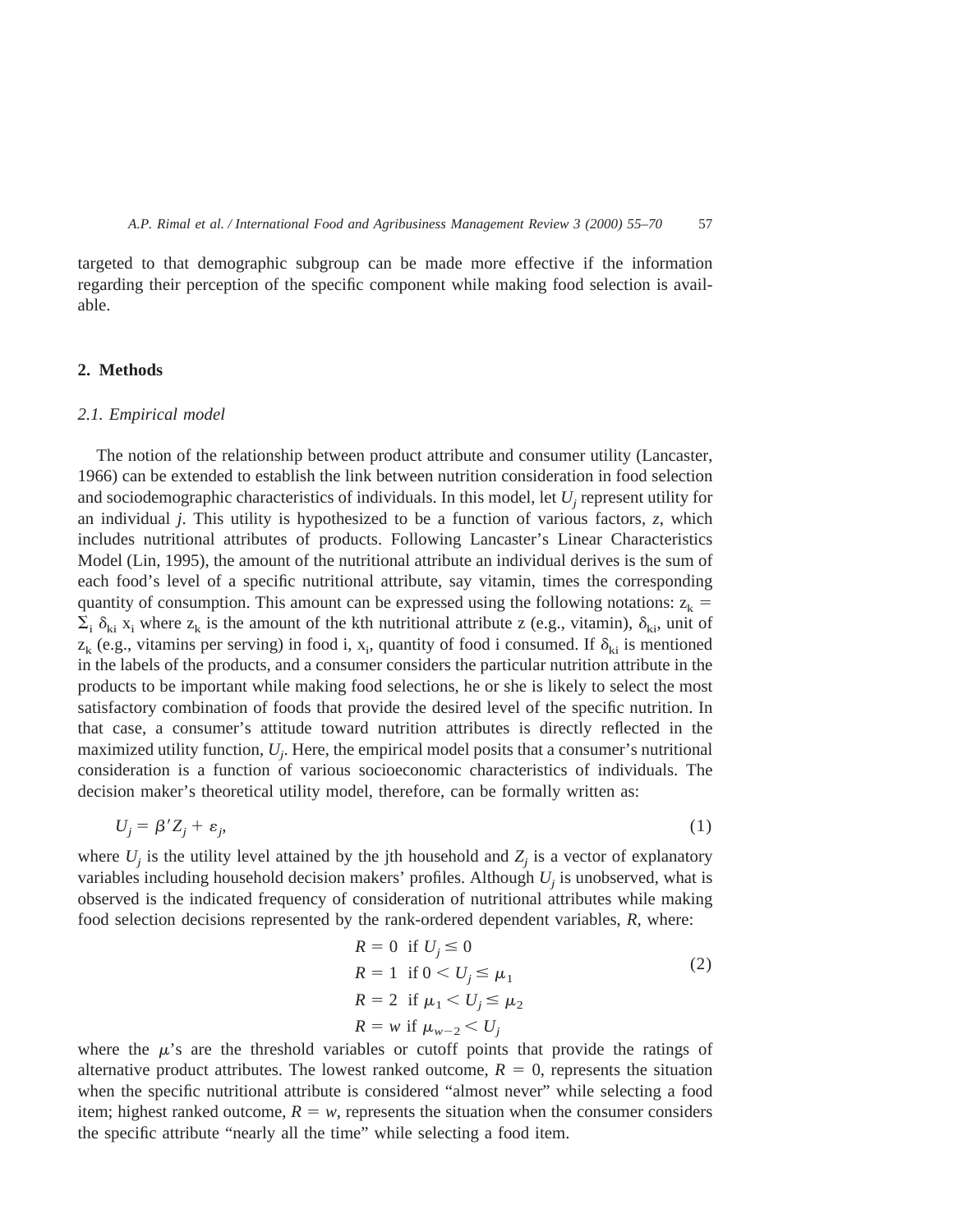58 *A.P. Rimal et al. / International Food and Agribusiness Management Review 3 (2000) 55–70*

Although there is lack of any theoretical basis for selecting explanatory variables in the models, results of previous studies provide valuable guidelines in this regard. Putler and Frazao (1994) reported a positive relationship between an individual's awareness of the link between dietary fat and chronic disease and household income. They also postulated a variation in nutrition concern based on race, urbanization, and region due to differences in media exposures among these demographic subgroups.

Household meal planners with different characteristic profiles are likely to have different levels of consideration of dietary components when making food selections. Grossman and Kaestner (1997) reported a positive relationship between education and health. A person with more education is better able to maintain a healthy life than a person with less education. Better education enhances the access to nutrition information, thus increasing the likelihood of nutritional considerations while making food selections. Nayga (1997) also found a significant positive relationship between education and a main meal planner's perceived importance of nutrition in food shopping. Among the other characteristics of the household meal planners, a female household meal planner (Food Marketing Institute, 1990; Nayga, 1997; Putler and Frazao, 1994; Moon et al., 1999) is more likely to consider nutrition while making food selections; an older household meal planner is more likely to consider nutrition while shopping for food than a younger household meal planner (Frazao and Cleveland, 1994; Grossman, 1972; Ott and Maligaya, 1989). Race may be another individual characteristic associated with the variation in nutrition consideration. Flynn et al. (1994) found that non-Whites were more concerned about contamination in food than Whites. Nayga (1997) reported that Black meal planners perceived nutrition as more important than did White meal planners.

Empirical evidence showing interrelationships between lifestyles and health attitudes is limited. Johnson et al. (1998) reported a statistically significant relationship between indices of physical activity and eating habits of university men and women. The indices measured leisure-time moderate and vigorous activities, flexibility, and strengthening activities. A random cross-sectional study (Woodward et al., 1994) of men and women comparing their health knowledge, behavior, and lifestyles reported that smokers had poorer dietary knowledge, lower intake of vitamins and fiber, and higher intake of dietary cholesterol and alcohol than nonsmokers. The assessment of nutritional habits in population studies has demonstrated that selection of food by a smoker is different from that by a nonsmoker (Midgette et al., 1993; Preston, 1991). Empirical evidence regarding lifestyle and consideration of nutrition when selecting food items is not available. Although lifestyles include many aspects of daily life of individuals, in this study the household meal planner's exercise habit is chosen to represent her or his lifestyle. It is hypothesized that those household meal planners who exercise regularly are likely to consider nutrition issues more often when selecting food than nonexercisers.

The empirical models in this study posit that the importance of the nutrition consideration to a household meal planner when selecting food is influenced by the following factors: household income, presence of young children in the family, geographic location, race, education, age, sex, marital status, employment status, and lifestyle of household meal planners represented by their exercise habits.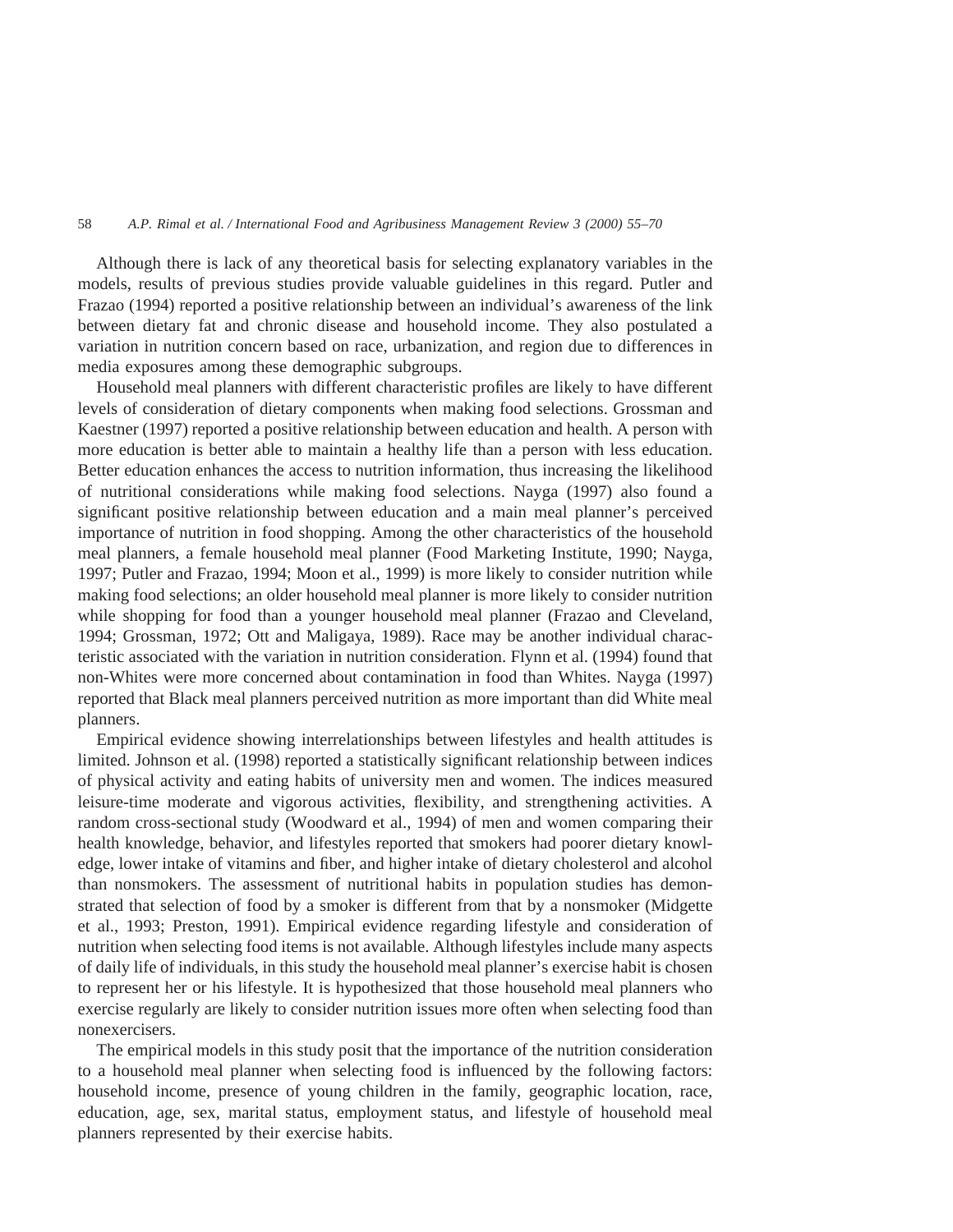## *2.2. Data and econometric model*

The data set used in this study is a part of a nationwide telephone survey of 2880 U.S. households by the Gallup organization in December 1996. All survey respondents were at least 18 years of age. They were household meal planners making food purchase decisions for the households. A multiple call back method was used for the telephone interview. Up to five call backs were made to the same telephone number to eliminate bias in favor of those easy to reach by telephone. Survey questionnaires included consideration of four nutritional components in making food choices, respondents' lifestyle represented by their exercise habits, and demographic background. Four market regions (west, midwest, northeast, and south) were identified based on telephone area codes used for interviews. In the survey, respondents were asked: "when you choose the foods you eat, please tell me how frequently you consider the following components, using a 10-point scale, where "10" means you consider it nearly all the time (NAT), and "1" means you almost never (AN) consider it." Four nutritional components of consideration were read, starting with a randomly chosen component for each household: vitamins and minerals, cholesterol, fat, and sugar. The responses to nutrition consideration when selecting food items were measured using an ordinal scale of 1 to 10.

The frequency distribution of lowest to highest levels of nutritional consideration among the sample households is reported in Table 1. Although 1,5, and 10 ratings were selected more often than the others, the distribution is not excessively skewed. In contrast, previous studies on nutritional and safety attributes of food have reported extreme skewness in the distribution of responses. Lin (1995) used an ordinal scale to evaluate the importance of food safety. Using a scale of 1 to 6, where 1 represented "not important" and 6 represented "very important", he found out that two thirds of the respondents gave a rating of 6. Nayga (1997) evaluated the perceived importance of nutrition in food shopping using an ordinal scale of 1 to 6 as Lin (1995) did and reported a mean of 5.20 with the standard deviation of 1.04. Such distribution parameters suggest an extreme skewness of the data that may be attributed to the wordings bias in the ranking questions (Sterngold et al., 1994) and/or social desirability bias (Fisher, 1993). As recognized by Lin (1995), use of highly skewed dependent variables in an ordered probit model hinders the model's ability to discern more clearly the effects of independent variables as their variations are not always observed in the ratings.

Table 2 reports the specific variables used in the models and their description. The explanatory variables were grouped into three classes namely, household characteristics, geographic location of households, and household meal planners' characteristics including lifestyle. Only 39% of the households had children in the family. More than 50% of the respondents were female. Four in five respondents were White. The sample included all four U.S. regions with the South representing more than 33% of the total sample. The sample means compared well with the population averages. For example, whereas 85% of the U.S. population are White, 83% of the sample households were White. The gender composition of the U.S. is approximately 51% female as compared to 56% female meal planners in the sample. The regional distribution in the sample is nearly identical to the regional distribution of the U.S. population among four regions.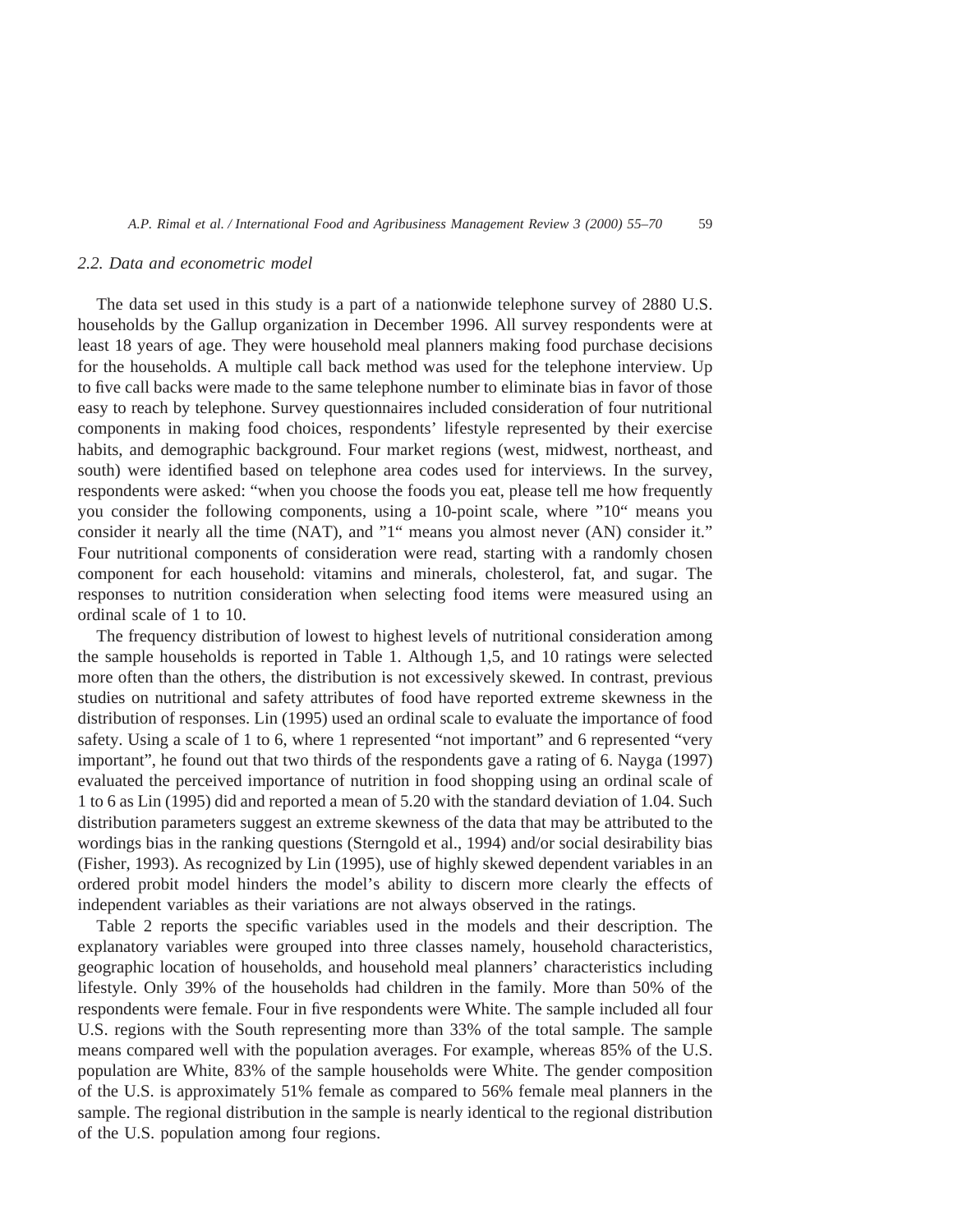| ٠<br>× | ٧<br>× |  |
|--------|--------|--|

Distribution of the lowest and highest levels of nutritional consideration of U.S. households in making food purchase decisions  $(n = 2505)$ 

| Consideration in<br>Food Selection | <b>Vitamins</b><br>(% of Sample)<br>Households) | Cholesterol<br>(% of Sample)<br>Households) | Sugar<br>(% of Sample)<br>Households) | Fat<br>(% of Sample<br>Households) |
|------------------------------------|-------------------------------------------------|---------------------------------------------|---------------------------------------|------------------------------------|
| $1 =$ Almost Never                 | 22.0                                            | 21.5                                        | 22.0                                  | 13.1                               |
| 2                                  | 6.2                                             | 6.5                                         | 5.8                                   | 3.3                                |
|                                    | 6.8                                             | 5.0                                         | 7.5                                   | 4.5                                |
|                                    | 5.7                                             | 4.3                                         | 5.8                                   | 3.4                                |
|                                    | 18.0                                            | 14.3                                        | 18.3                                  | 11.9                               |
| 6                                  | 7.2                                             | 4.6                                         | 6.3                                   | 4.3                                |
|                                    | 7.5                                             | 6.2                                         | 6.9                                   | 6.0                                |
| 8                                  | 11.8                                            | 11.7                                        | 9.7                                   | 13.9                               |
| 9                                  | 3.1                                             | 6.1                                         | 3.8                                   | 10.7                               |
| $10 =$ Nearly all the time         | 11.7                                            | 19.9                                        | 13.8                                  | 28.7                               |

The dependent variable was measured using ordinal measures (1,2,..,10). Hence, an ordered probit model (Long, 1997; Godfrey, 1988; Davidson and MacKinnon, 1993; Greene, 1993) was used in the analysis to investigate the impact of demographic and socio-economic factors on nutrition consideration when the consumers shopped for food items. The objective of the model was to determine the probability that household meal planners will select one level of perceived importance of nutrition components over the several levels defined above. The econometric model is defined as:

$$
Y_i^* = \beta' x_i + \varepsilon_i \tag{3}
$$

Values for  $Y^*$  are 1,2, 3,4,5,6,7,8,9,10. Value of 1 indicates household meal planners "almost never" considered nutrition components when making food selection decisions, whereas 10 indicates the highest level of nutrition consideration.  $\beta$  is the vector of unknown parameters and  $\epsilon_i$  is the independently and identically normally distributed error term. In limited dependent variable models, heteroskedastic errors lead to inconsistency of the parameter estimates (Arabmazar and Schmidt, 1981). To correct for the potential inconsistency caused by heteroskedasticity, the standard deviations,  $\sigma_i$  can be specified as:

$$
\sigma_i = \exp(\gamma' z_t) \tag{4}
$$

where  $z_t$  is a vector of exogenous variables,<sup>1</sup> and  $\gamma$  is a conformable parameter vector. The unknown parameters including  $\beta$  (Equation 3) and  $\gamma$  (Equation 4) for the models were estimated using maximum likelihood estimation (Greene, 1995). The only reported are those corresponding to  $\beta$  due to space limitation. The parameter estimates for  $\gamma$  are available from the authors upon request. Test of heteroscedasticity was conducted using a likelihood ratio test. The  $\chi^2$  values were 130.02, 100.77, 77.85, 106.38 for vitamin and minerals, cholesterol, fat, and sugar, respectively. These values are sufficiently high to reject the null hypothesis, at the 0.01 significance level, that the models were homoscedastic.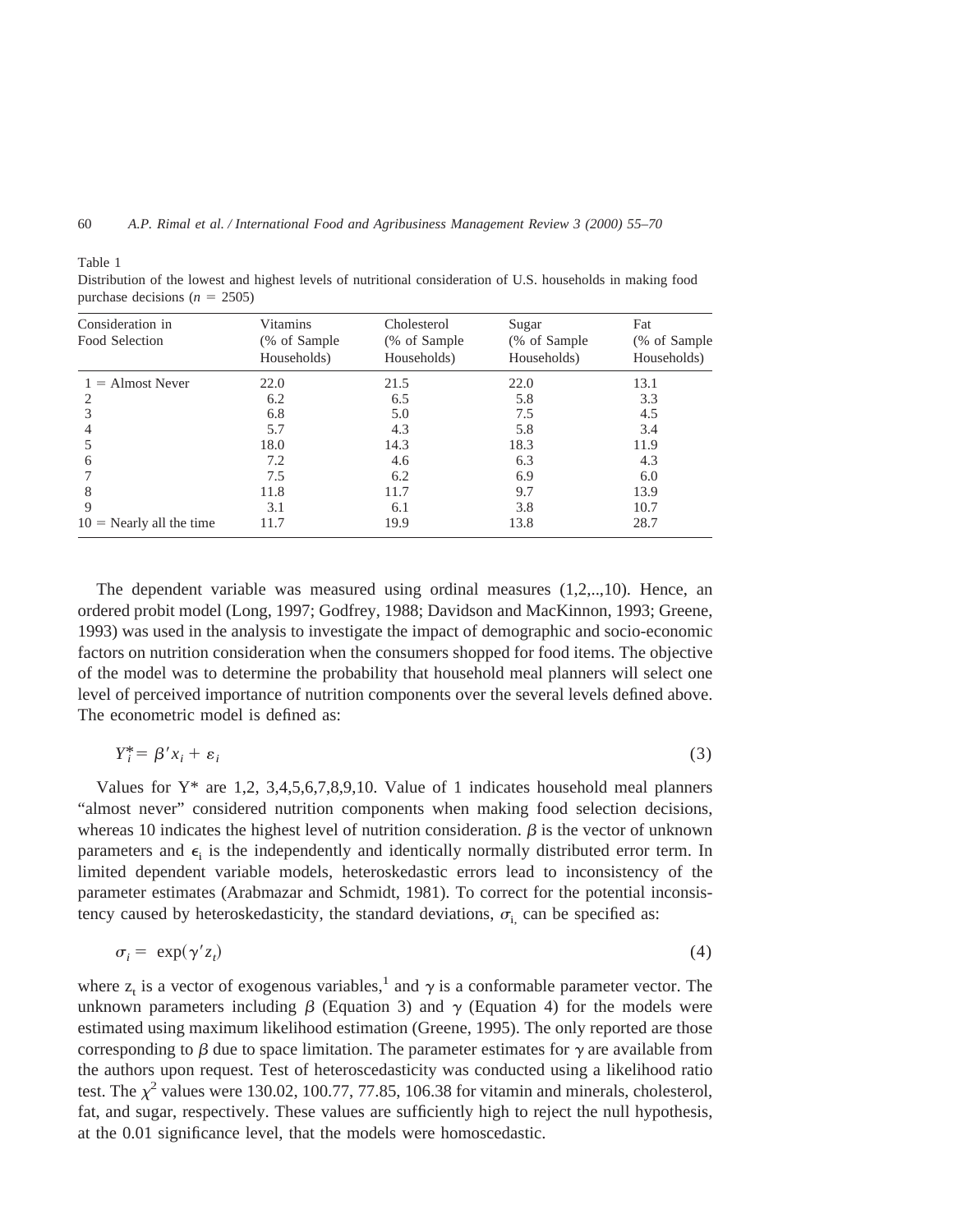Table 2

Names of the variables and their descriptions ( $n = 2505$ )

| Variable Name                                                 | Description                                                                                    | Mean  | <b>SD</b> |
|---------------------------------------------------------------|------------------------------------------------------------------------------------------------|-------|-----------|
| Vitamins and minerals                                         | Nutrition ingredient considered by household meal                                              | 5.02  | 3.04      |
| Fat                                                           | planners while making food selection: $1 =$ Almost                                             | 6.69  | 3.18      |
| Cholesterol                                                   | never, $2 = 3 = 3, 4 = 5, 5 = 5, 6 = 7, 7 = 8, 8 = 10$                                         | 5.56  | 3.37      |
| Sugar                                                         | Nearly all the time.                                                                           | 5.07  | 3.12      |
| <b>Household characteristics</b>                              |                                                                                                |       |           |
| High income <sup>a</sup>                                      | $1 =$ Gross household income more than \$75,000<br>per year; 0 otherwise                       | 0.123 | 0.328     |
| Low income <sup>a</sup>                                       | $1 =$ Gross household income less than \$35,000 per<br>year; 0 otherwise                       | 0.396 | 0.489     |
| Children in the household<br>Geographic location <sup>b</sup> | $= 1$ if children in the household; $= 0$ otherwise                                            | 0.387 | 0.487     |
| <b>Northeast</b>                                              | New England and Mid Atlantic States                                                            | 0.189 | 0.392     |
| Midwest                                                       | East North Central and West North Central States                                               | 0.258 | 0.438     |
| South                                                         | South Atlantic, East South Atlantic, and West                                                  | 0.335 | 0.472     |
| Household meal planner's characteristics <sup>c</sup>         | South Atlantic                                                                                 |       |           |
| Race                                                          | 1 if household meal planner is white, 0 otherwise                                              | 0.851 | 0.356     |
| Less educated <sup>d</sup>                                    | 1 if education level of household meal planner is<br>high school graduate or less; 0 otherwise | 0.356 | 0.479     |
| Highly educated <sup>d</sup>                                  | 1 if education level of household meal planner is<br>college graduate or more; 0 otherwise     | 0.361 | 0.480     |
| Age                                                           | Mid points in the age groups of household meal<br>planners                                     | 45.08 | 15.43     |
| Female                                                        | 1 if household meal planner is female, 0 otherwise                                             | 0.565 | 0.495     |
| Marital status                                                | 1 if household meal planner is married, 0 otherwise                                            | 0.574 | 0.494     |
| Employed                                                      | 1 if household meal planner is employed, 0<br>otherwise                                        | 0.646 | 0.478     |
| No exercise <sup>e</sup>                                      | $= 1$ if a household meal planner does not exercise;<br>0 otherwise                            | 0.449 | 0.391     |
| Regular exercise <sup>e</sup>                                 | $= 1$ if a household meal planner exercises 4 to 7<br>days per week; 0 otherwise               | 0.349 | 0.476     |

<sup>a</sup>Omitted category for this group of dummy variable is middle income households.

<sup>b</sup>Omitted category for this group of dummy variable is households located in the midwest.

<sup>c</sup>The respondent is assumed to be the household meal planner who makes food purchase decisions.

<sup>d</sup>Omitted category for this group of dummy variable is meal planners who are moderately educated.

e Omitted category for this group of dummy variable is meal planners who exercise 1 to 3 days per week.

## **3. Results and discussion**

Due to incomplete information, only 2550 out of 2880 observations were included in the models. Such deletion of observations due to incomplete socio-demographic information could result in potential self-selection problems. In this study the deletion did not lead to problems because the mean and standard deviation of the full data set compared well with the usable data set. Ordered probit models for the four nutritional components considered by the household meal planners in making food choices were estimated and reported in Tables 3 through 6. For all four models the null hypotheses that all parameters were jointly equal to zero were rejected using  $\chi^2$  statistics at the 0.01 significance level. Based on collinearity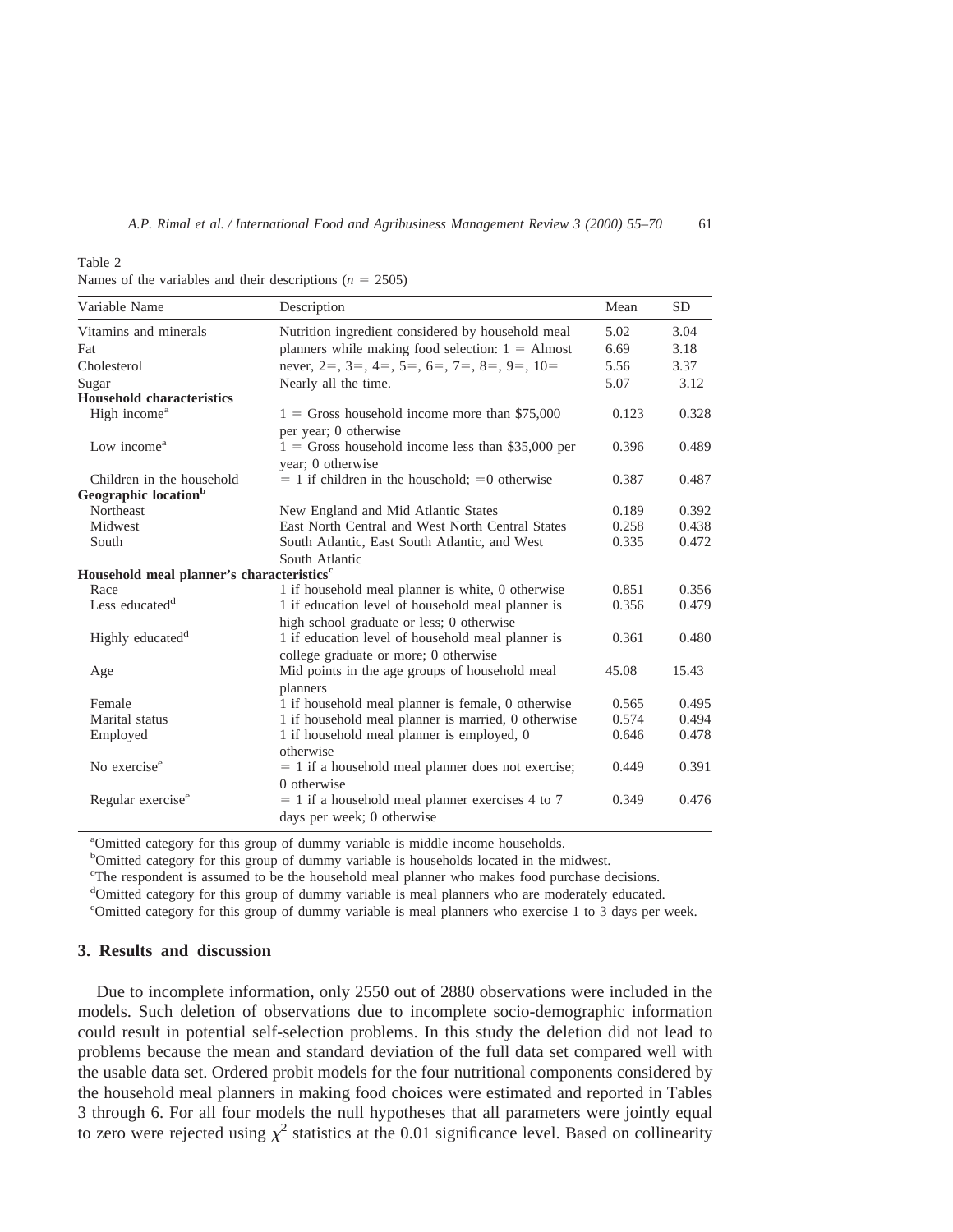|--|--|

Maximum likelihood estimates of the ordered probit models for vitamin and minerals concern

| Variables                        | Coefficient <sup>a</sup> | $p$ -value | Marginal Effect on    |
|----------------------------------|--------------------------|------------|-----------------------|
|                                  |                          |            | "Nearly all the time" |
| Low income                       | $0.1052*$                | 0.0219     | 0.0206                |
| High income                      | $-0.1157*$               | 0.0489     | $-0.0235$             |
| Children in the household        | $0.1021*$                | 0.0286     | 0.0200                |
| Northeast                        | $0.1151*$                | 0.0625     | 0.0222                |
| Midwest                          | 0.0015                   | 0.9793     |                       |
| South                            | 0.0236                   | 0.6635     |                       |
| Regular exercise                 | $0.1995*$                | 0.0000     | 0.0385                |
| No exercise                      | $-0.2486*$               | 0.0006     | $-0.0513$             |
| Race                             | $-0.2050*$               | 0.0020     | $-0.0381$             |
| Highly educated                  | $0.1101*$                | 0.0185     | 0.0215                |
| Less educated                    | $-0.0891*$               | 0.0990     | $-0.0178$             |
| Female                           | $0.2515*$                | 0.0000     | 0.0501                |
| Marital status                   | $-0.0204$                | 0.6427     |                       |
| Age                              | $0.0044*$                | 0.0078     | 0.0013                |
| Employed                         | $-0.0630$                | 0.2162     |                       |
| Constant                         | $0.5214*$                | 0.0000     |                       |
| $\mu_1$                          | $0.1933*$                | 0.0000     |                       |
| $\mu_2$                          | $0.3814*$                | 0.0000     |                       |
| $\mu_3$                          | $0.5273*$                | 0.0000     |                       |
| $\mu_4$                          | $0.9752*$                | 0.0000     |                       |
| $\mu_5$                          | $1.1644*$                | 0.0000     |                       |
| $\mu_6$                          | 1.3841*                  | 0.0000     |                       |
| $\mu_{7}$                        | 1.8240*                  | 0.0000     |                       |
| $\mu_{8}$                        | 1.9818*                  | 0.0000     |                       |
| Value of log-likelihood function | $-5258.7530$             |            |                       |
| $\chi^2$ Statistics (df = 21)    | 270.3685                 |            |                       |
| McFadden $R^2$                   | 0.0251                   |            |                       |

<sup>b</sup>the marginal effects are shown for the statistically significant variables only. Marginal effects on response categories other than ''nearly all the time'' are not shown.

\*Indicates significance at  $\alpha = 0.10$ .

diagnostics (Belsley et al., 1980), no collinearity problems were detected in the analyses. As reported in Tables 3 to 6, many socioeconomic and demographic variables significantly affected household consideration of four nutritional components in making food purchase decisions. Marginal effects on the highest level of response category, "nearly all the time," are reported for significant variables only.

## *3.1. Household characteristics and nutrition concern*

Annual household income affected vitamins and minerals, and fat considerations significantly but did not make any impact on the consideration of cholesterol and sugar when consumers selected food items. Also, note that the signs for fat and vitamins are opposite for the high income category. This result implies that as income level increases, household meal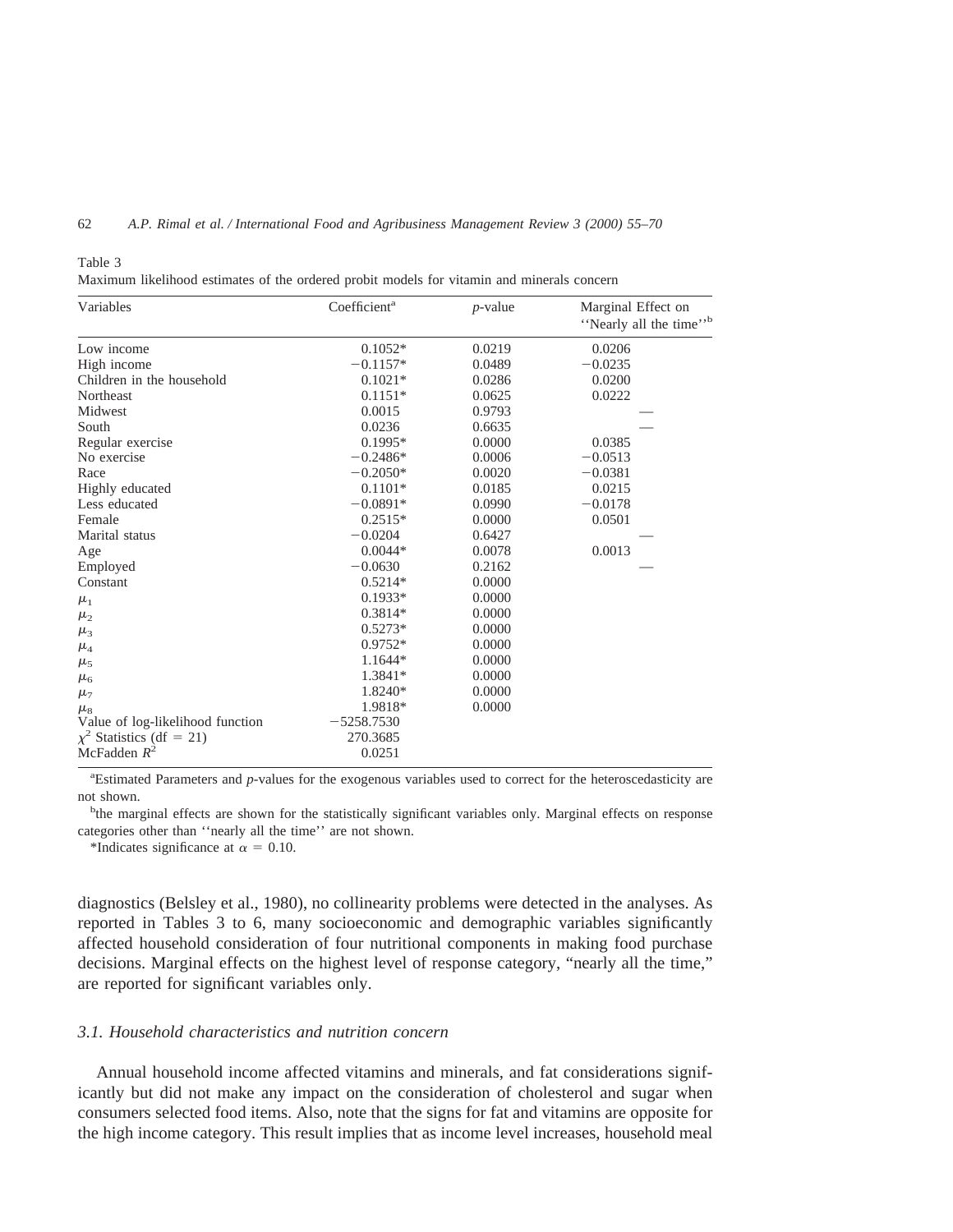Table 4

Maximum likelihood estimates of the ordered probit models cholesterol concern

| Variables                        | Coefficient <sup>a</sup> | $p$ -value | Marginal Effect on    |
|----------------------------------|--------------------------|------------|-----------------------|
|                                  |                          |            | "Nearly all the time" |
| Low income                       | 0.0136                   | 0.8576     |                       |
| High income                      | 0.0997                   | 0.3215     |                       |
| Children in the household        | 0.0461                   | 0.5353     |                       |
| Northeast                        | $0.3153*$                | 0.0022     | 0.0607                |
| Midwest                          | $0.1489*$                | 0.0917     | 0.0322                |
| South                            | $0.2370*$                | 0.0084     | 0.0509                |
| Regular exercise                 | $0.1769*$                | 0.0174     | 0.0388                |
| No exercise                      | $-0.5570*$               | 0.0000     | $-0.1515$             |
| Race                             | $-0.1184$                | 0.1961     |                       |
| Highly educated                  | 0.1323                   | 0.1178     |                       |
| Less educated                    | $-0.2261*$               | 0.0134     | $-0.0539$             |
| Female                           | $0.2738*$                | 0.0001     | 0.0639                |
| Marital status                   | 0.0610                   | 0.4033     |                       |
| Age                              | $0.0254*$                | 0.0000     | 0.0139                |
| Employed                         | 0.0252                   | 0.7482     |                       |
| Constant                         | $-0.0594$                | 0.7451     |                       |
| $\mu_1$                          | $0.3377*$                | 0.0000     |                       |
| $\mu_2$                          | $0.5716*$                | 0.0000     |                       |
| $\mu_3$                          | $0.7616*$                | 0.0000     |                       |
| $\mu_4$                          | 1.3581*                  | 0.0000     |                       |
| $\mu_5$                          | 1.5488*                  | 0.0000     |                       |
| $\mu_{6}$                        | 1.8144*                  | 0.0000     |                       |
| $\mu_{7}$                        | 2.3796*                  | 0.0000     |                       |
| $\mu_{8}$                        | 2.7304*                  | 0.0000     |                       |
| Value of log-likelihood function | $-5331.211$              |            |                       |
| $\chi^2$ Statistics (df = 21)    | 293.6551                 |            |                       |
| McFadden $R^2$                   | 0.0275                   |            |                       |

<sup>b</sup>the marginal effects are shown for the statistically significant variables only. Marginal effects on response categories other than ''nearly all the time'' are not shown.

\*Indicates significance at  $\alpha = 0.10$ .

planners are less likely to be concerned about vitamins and more likely to be concerned about fat. Nayga (1996) reported that income affected significantly and positively on consumer use of information regarding undesirable nutrition factors such as fat, calories and cholesterol. Moon et al. (1999) showed that concern about fat content in food items among Bulgarian households was positively related with income.

Children had a positive impact on household meal planners' consideration of vitamin and mineral content when selecting food items. The probability of considering vitamins and minerals "nearly all the time" was 0.02 higher for households with children than those without children holding all other variables at their means. This result implies that existing nutrition information programs have been able to enhance awareness among parents regarding the importance of vitamins and minerals in growth and development of children. Presence of children in the households, however, did not have any impact on consideration of nutritional components such as cholesterol, fat, and sugar.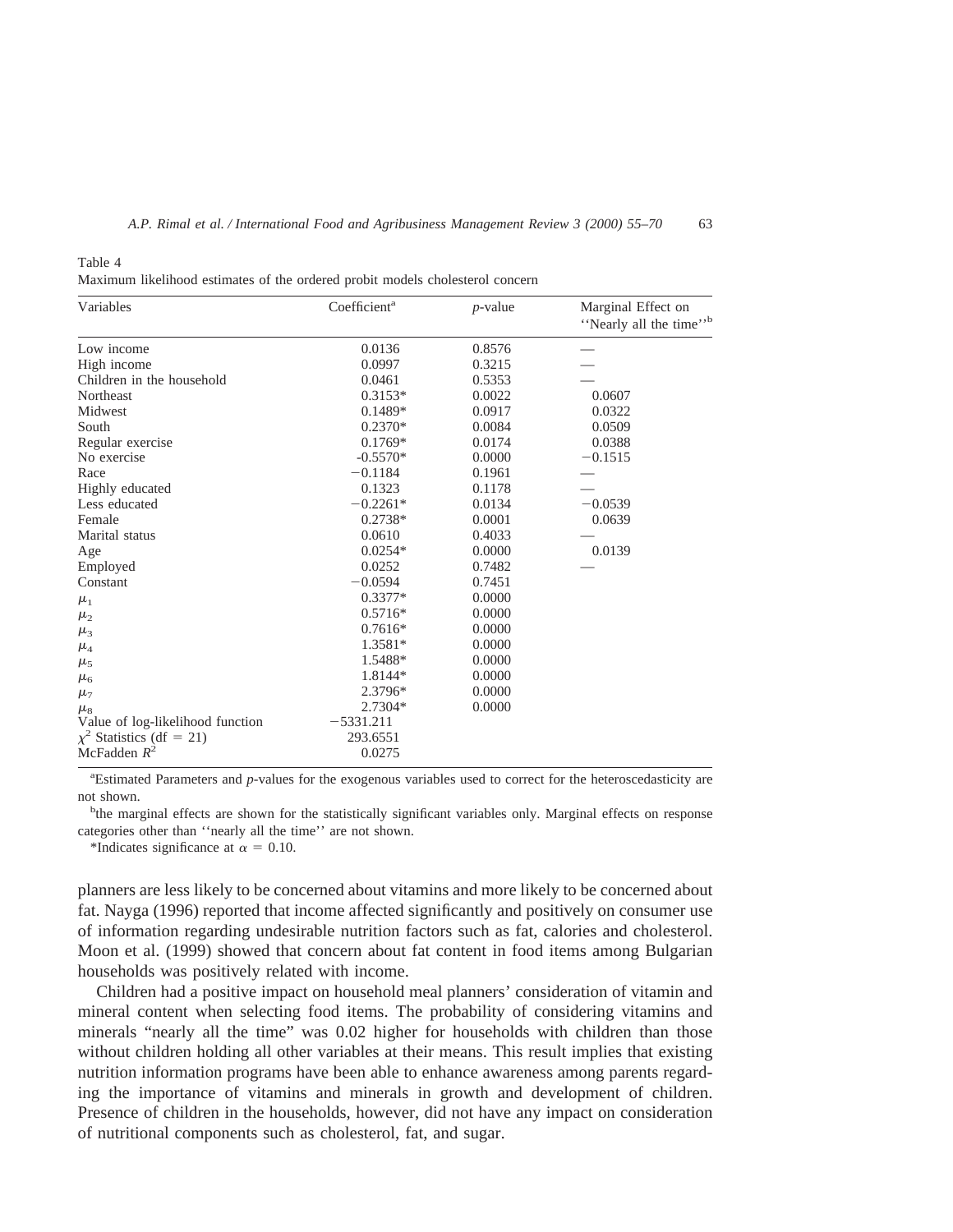|--|--|

Maximum likelihood estimates of the ordered probit models for fat concern

| Variables                        | Coefficient <sup>a</sup> | $p$ -value | Marginal Effect on<br>"Nearly all the time" |
|----------------------------------|--------------------------|------------|---------------------------------------------|
| Low income                       | $-0.0554$                | 0.3899     |                                             |
| High income                      | $0.1360*$                | 0.0938     | 0.0023                                      |
| Children in the household        | $-0.0306$                | 0.6223     |                                             |
| Northeast                        | 0.0785                   | 0.3657     |                                             |
| Midwest                          | $-0.0108$                | 0.8930     |                                             |
| South                            | 0.0441                   | 0.5592     |                                             |
| Regular exercise                 | $0.2260*$                | 0.0012     | 0.0057                                      |
| No exercise                      | $-0.4199*$               | 0.0000     | $-0.0394$                                   |
| Race                             | $0.1803*$                | 0.0342     | 0.0121                                      |
| Highly educated                  | $0.1745*$                | 0.0144     | 0.0051                                      |
| Less educated                    | $-0.2820*$               | 0.0003     | $-0.0161$                                   |
| Female                           | $0.6326*$                | 0.0000     | 0.0350                                      |
| Marital status                   | $0.1130*$                | 0.0795     | 0.0049                                      |
| Age                              | $0.0054*$                | 0.0198     | 0.0028                                      |
| Employed                         | 0.0019                   | 0.9772     |                                             |
| Constant                         | 0.8208                   | 0.0000     |                                             |
| $\mu_1$                          | $0.2098*$                | 0.0000     |                                             |
| $\mu_2$                          | $0.4571*$                | 0.0000     |                                             |
| $\mu_3$                          | $0.6225*$                | 0.0000     |                                             |
| $\mu_4$                          | 1.1205*                  | 0.0000     |                                             |
| $\mu_5$                          | 1.2833*                  | 0.0000     |                                             |
| $\mu_{6}$                        | $1.5022*$                | 0.0000     |                                             |
| $\mu_{7}$                        | 1.9951*                  | 0.0000     |                                             |
| $\mu_{8}$                        | 2.4039*                  | 0.0000     |                                             |
| Value of log-likelihood function | $-5002.2390$             |            |                                             |
| $\chi^2$ Statistics (df = 22)    | 342.9628                 |            |                                             |
| McFadden $R^2$                   | 0.0332                   |            |                                             |

<sup>b</sup>the marginal effects are shown for the statistically significant variables only. Marginal effects on response categories other than ''nearly all the time'' are not shown.

\*Indicates significance at  $\alpha = 0.10$ .

It was found that households located in the northeastern U.S. had stronger concern about vitamins and minerals in food items than those in the midwest and south. Geographical disparity was also found for cholesterol concern. Households in the northeast U.S. were likely to be the most concerned about cholesterol followed by those in the south and the midwest. This result is similar to the results reported by Nayga (1996; 1997) that indicated differences among nutritional concerns based on geographic location. No significant differences were found regarding the consideration of fat and sugar in terms of geographic location of households.

## *3.2. Characteristics of household meal planners and nutrition concern*

Many variables representing the characteristics of household meal planners had a significant impact on the consideration of all four nutritional factors in making food selection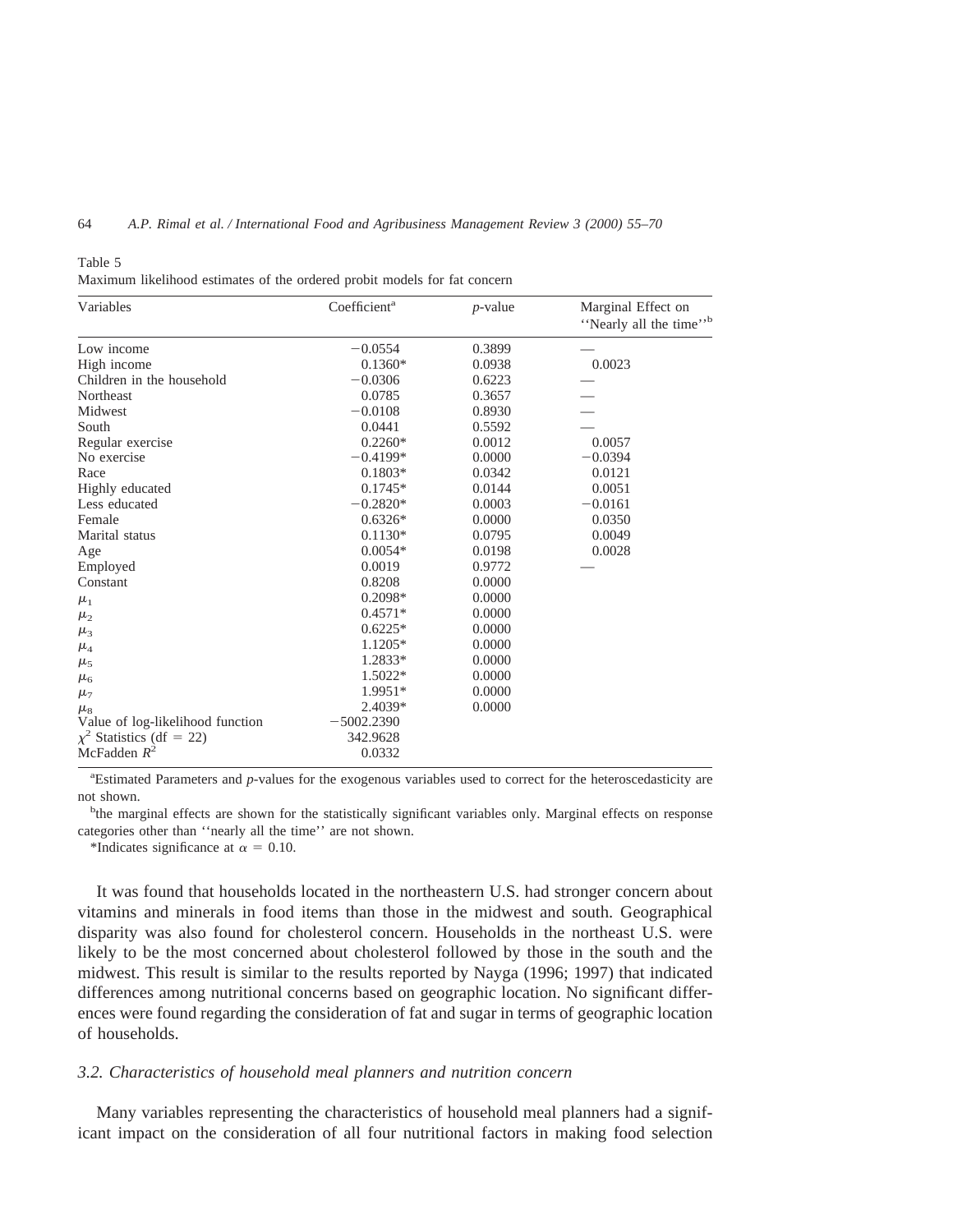Table 6

Maximum likelihood estimates of the ordered probit models for sugar concern

| Variables                        | Coefficient <sup>a</sup> | $p$ -value | Marginal Effect on                 |
|----------------------------------|--------------------------|------------|------------------------------------|
|                                  |                          |            | "Nearly all the time" <sup>b</sup> |
| Low income                       | $-0.0373$                | 0.6119     |                                    |
| High income                      | $-0.1288$                | 0.1988     |                                    |
| Children in the household        | 0.0974                   | 0.1825     |                                    |
| Northeast                        | 0.0763                   | 0.4625     |                                    |
| Midwest                          | $-0.1148$                | 0.2135     |                                    |
| South                            | $-0.0303$                | 0.7402     |                                    |
| Regular exercise                 | $0.2177*$                | 0.0040     | 0.0643                             |
| No exercise                      | $-0.4089*$               | 0.0001     | $-0.1340$                          |
| Race                             | $-0.1809*$               | 0.0376     | $-0.0520$                          |
| Highly educated                  | 0.1216                   | 0.1129     | 0.0051                             |
| Less educated                    | $-0.1732*$               | 0.0437     | $-0.0537$                          |
| Female                           | 0.3796*                  | 0.0000     | 0.1167                             |
| Marital status                   | 0.0409                   | 0.5684     |                                    |
| Age                              | $0.0200*$                | 0.0000     | 0.0113                             |
| Employed                         | 0.0929                   | 0.2325     |                                    |
| Constant                         | 0.2543                   | 0.1564     |                                    |
| $\mu_1$                          | $0.2982*$                | 0.0000     |                                    |
| $\mu_2$                          | $0.6358*$                | 0.0000     |                                    |
| $\mu_3$                          | $0.8805*$                | 0.0000     |                                    |
| $\mu_4$                          | 1.6247*                  | 0.0000     |                                    |
| $\mu_5$                          | 1.8968*                  | 0.0000     |                                    |
| $\mu_6$                          | $2.2201*$                | 0.0000     |                                    |
| $\mu_{7}$                        | 2.7691*                  | 0.0000     |                                    |
| $\mu_8$                          | 3.0487*                  | 0.0000     |                                    |
| Value of log-likelihood function | $-5267.0490$             |            |                                    |
| $\chi^2$ Statistics (df = 20)    | 255.2423                 |            |                                    |
| McFadden $R^2$                   | 0.0237                   |            |                                    |

<sup>b</sup>the marginal effects are shown for the statistically significant variables only. Marginal effects on response categories other than ''nearly all the time'' are not shown.

\*Indicates significance at  $\alpha = 0.10$ .

decisions. White household meal planners were more likely to be concerned about fat than those belonging to other ethnic groups. The probability that a White household meal planner considered fat "nearly all the time" when making food selections was 0.01 higher than those from other ethnic groups. However, they were less likely to consider vitamins and minerals, and sugar in making food selections.

Education attainment of household meal planners had significant and positive impacts on nutritional concerns in selecting food items. This result implies that more educated household meal planners are more likely to read about nutrition information and connect it with diet-disease relationships than less educated meal planners (Putler and Frazao, 1994; Nayga and Capps, 1999) and thus consider nutritional components "nearly all the time" when shopping for food. Results from this study show a consistent pattern across all four nutrition components.

The influence of household meal planners' gender on their consideration of nutritional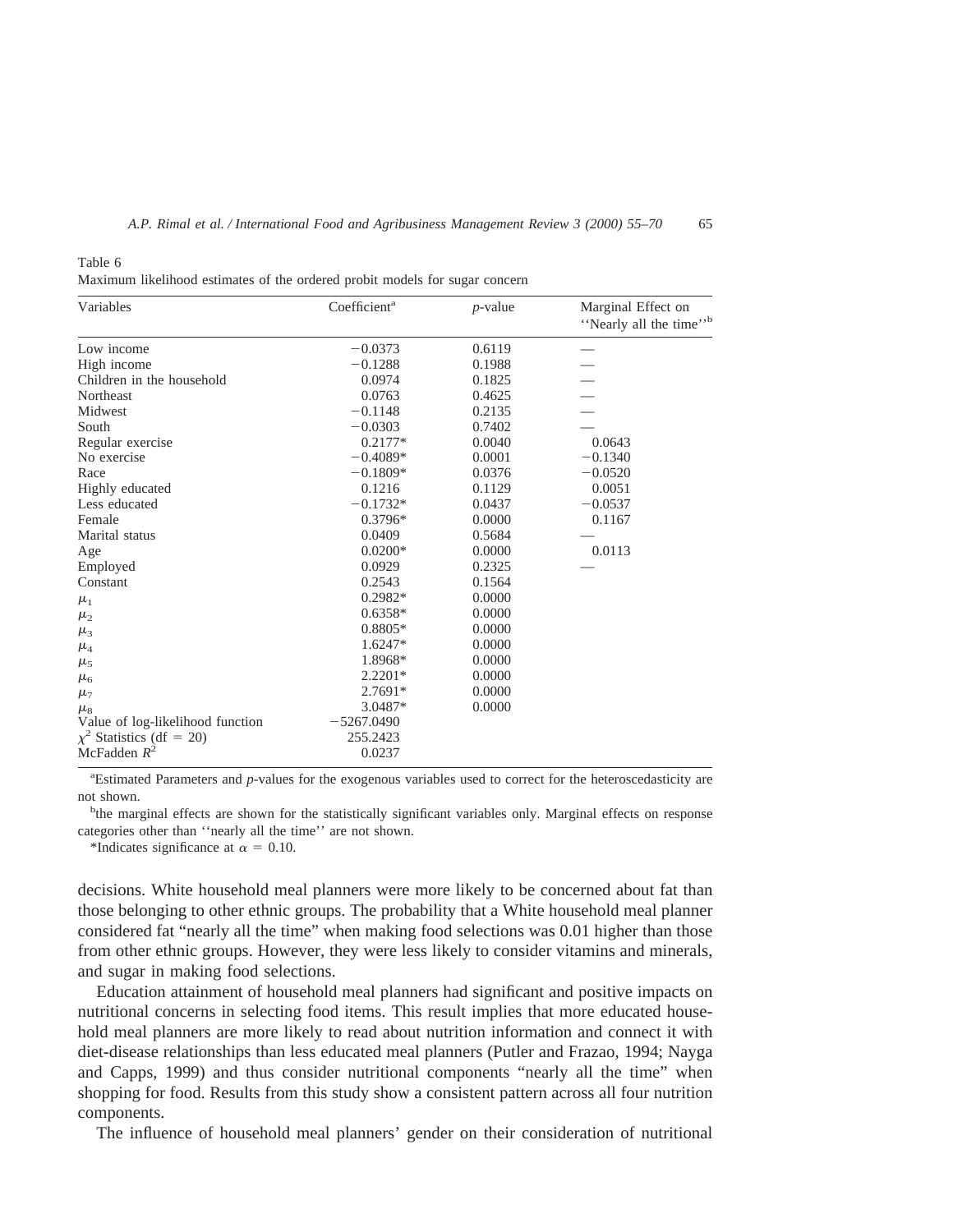

Fig. 1. Age of household meal planners and the probability of considering nutritional components "nearly all the time" in making food selection.

factors was statistically significant for all four nutrition components. Female household meal planners were more likely to consider all four nutritional components when making food selection decisions than were males. The difference between male and female meal planners was highest for sugar followed by cholesterol, vitamins and minerals, and fat. The probability of considering sugar content in food "nearly all the time" was 0.11 higher for a female than a male meal planner. This result confirms other findings about the relationship between gender and nutritional concerns (Frazao and Cleveland, 1994; Nayga and Capps, 1994). This result also agrees with the general findings that men are less concerned about health issues than are women. Lin (1995) noted that females were more likely to believe food safety was very important in food shopping than were males. Guthrie et al. (1995) reported that females were more likely to use nutritional labels than men in making food selections.

Older household meal planners were more likely to consider all four nutrition components when making food selections than their younger counterparts. Positive relationships between age and general health concern were reported in previous studies. Older meal planners were more likely to be concerned about food safety (Lin, 1995) and more likely to use nutritional information about health benefits, fat, and cholesterol content on food packages than younger meal planners (Nayga, 1996). The magnitude of the effect of age is evaluated by simulating the probabilities of considering nutritional factors "nearly all the time" when age of household meal planners varied (Fig. 1). It is peculiar that the influence of age on fat consideration was at the highest level between ages 50 and 60 in terms of absolute probabilities of considering fat content "nearly all the time" over the range of household meal planners' age. In contrast, household meal planners were less concerned about vitamins and minerals, cholesterol, and sugar when they were relatively young. Concern for cholesterol increased at the fastest rate and surpassed that for fat above 60 years of age. It is important, therefore, to place emphasis on fat in developing nutrition education programs for younger populations.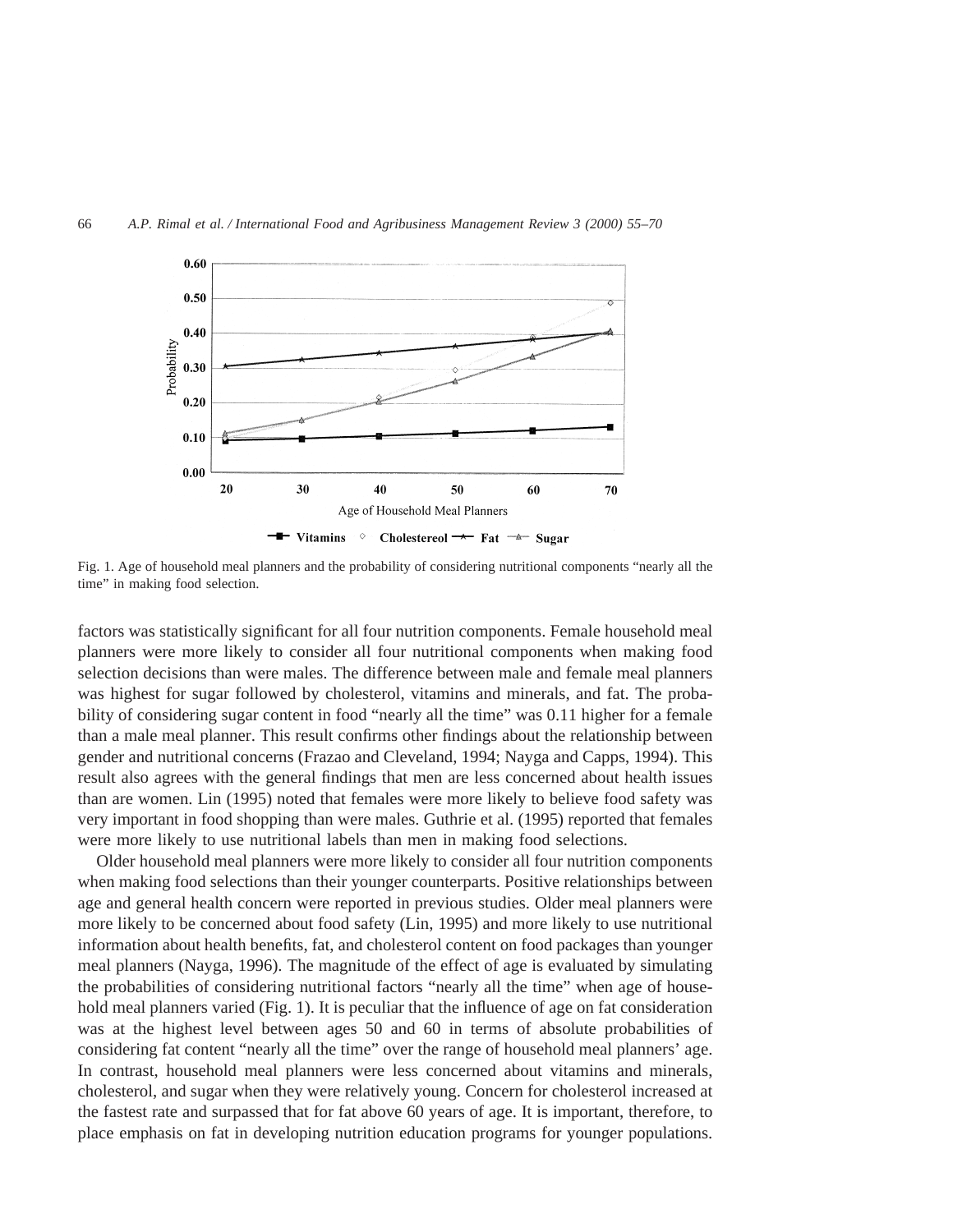For the older population, information about cholesterol should be at the forefront followed by sugar, fat, and vitamins and minerals.

Employment status had no impact on nutrition considerations when selecting food among the sample households. Previous studies (Lin, 1995; Nayga, 1997) reported a negative relationship between safety and nutrition attributes of food and employment status. There is no clear explanation for such negative relationship. However, for the sample households in this study, other factors were more important than employment status when consumers decided about the nutrition consideration in food selection.

#### *3.3. Lifestyle and nutrition consideration*

Lifestyle of household meal planners represented by their exercise habits had a significant effect on the nutrition concern. Although it is important to acknowledge that the "exercise" variable may have simultaneity effects with the dependent variables, the focus of this study is to investigate the effects of exercise habits on nutrition consideration in making food selection. Those meal planners who did not exercise were less likely to be concerned about nutritional components. For example, the probability of considering sugar and cholesterol "nearly all the time" was 0.13 and 0.15 lower for those household meal planners who did not exercise compared to those who did. Similar effects, but with lesser magnitude than for fat, were found for other nutrition factors. Johansson et al. (1999) reported that regular physical leisure exercise was positively associated with indicators for healthy dietary habits such as consumption of fruits and vegetables, fiber, and fat.

## **4. Conclusions and implications**

This study addressed consumer consideration of four nutritional components in selecting food, using U.S. household survey data collected in 1996. The survey evaluated the attitude of household meal planners towards vitamins and minerals, cholesterol, fat, and sugar. Consumer attitudes were found to vary in accordance with the several socioeconomic and demographic factors, suggesting a need to tailor intervention strategies to various population subgroups so that nutrition concern of a particular group are addressed.

Ordered probit models were developed to determine socio-demographic characteristics and lifestyle of household meal planners influencing nutritional consideration of U.S. households when selecting food items. Household income, presence of children in the family, geographic location, race, education attainment level, gender, age, and exercise habit were significant in explaining consumer consideration of four nutritional components. The results provide a basis for developing nutrition programs that focus on the particular need of identified demographic subgroups. Targeted consumer information programs are more efficient than generic programs in improving the general health of the nation (Lin, 1995). For example, household meal planners of different age groups are concerned about different dietary components when selecting food. Fat consideration is most important until ages 50 to 60. Contrary to that, cholesterol is less important at early age but its importance increases at the fastest rate and surpasses that for fat. It is important, therefore, to place emphasis on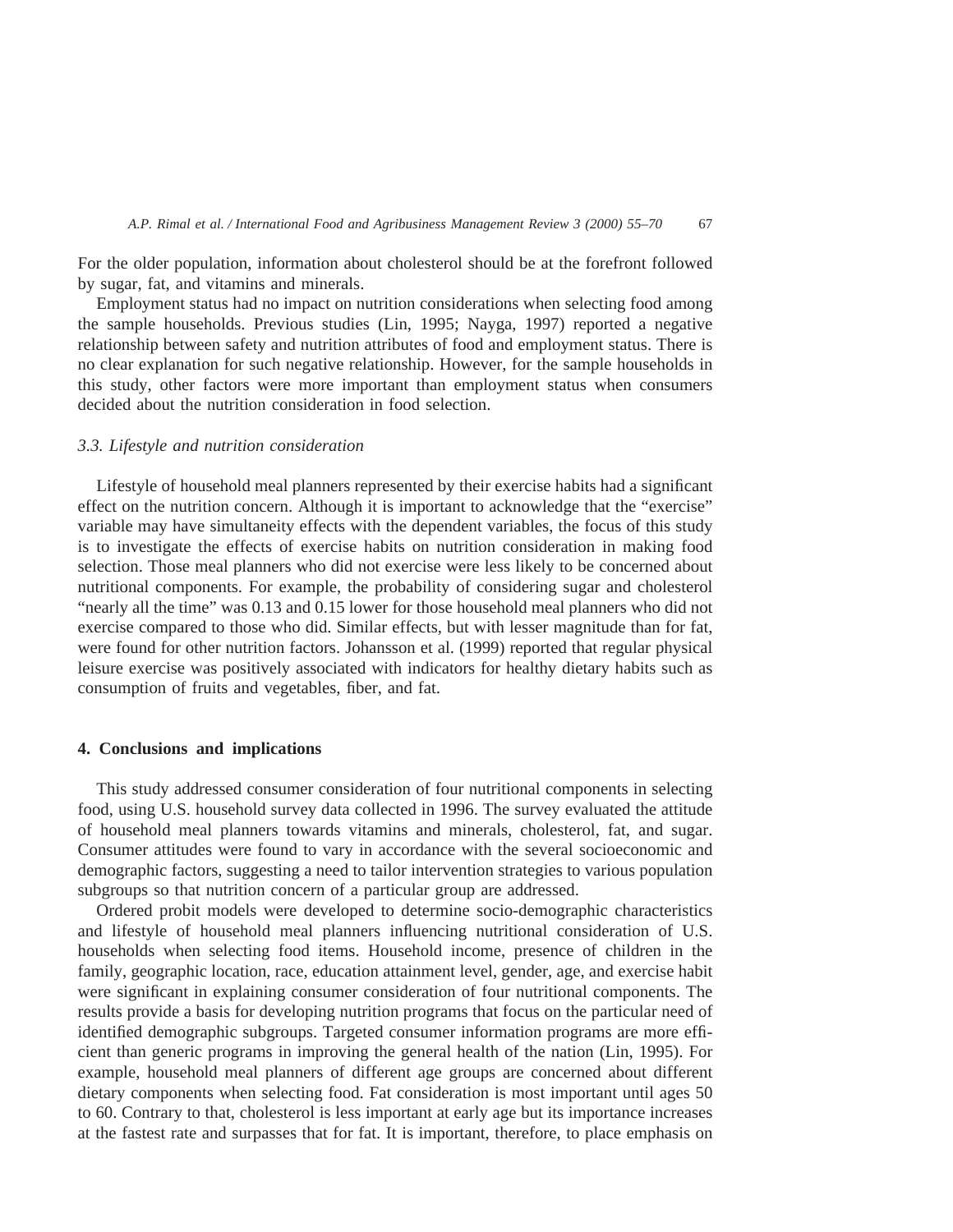fat in developing nutrition education programs for the younger population. For the older population, information about cholesterol should be at the forefront followed by the overall contribution of food, sugar, fat, and vitamins.

A food marketing program is another area that can utilize the findings of this study. For example, high income households consider fat in food items more frequently, while consideration of vitamins tends to be more important for low income households. Thus, food advertising campaigns designed for different income groups can be more effective if the different nutritional considerations of these groups are also taken into account.

This study attempts to evaluate the effect of lifestyle on the attitude of consumers towards various nutritional attributes. Lifestyle factors have become important in describing how consumers make food decisions (Johansson et al.,1999). Although there are many variables that could represent individual lifestyles, this study considered only the exercise habits of the household meal planners. Nevertheless, the results showed a positive correlation between nutrition consideration and exercise habits. Those who exercised more frequently were more likely to consider all four nutritional components when selecting food. Nutrition programs often emphasize that individuals should not only monitor what they eat but also develop a healthy lifestyle such as regular exercise habits. A similar sentiment is found among the sample households in this study.

## **Notes**

1. The exogenous variables to adjust for heteroskedasticity were selected in two steps. First, all of the independent variables in the models were included in the vector of exogenous variables, z<sub>t</sub>. Finally, only statistically significant variables were selected. The selected exogenous variables for cholesterol were Northeast, South, Regular Exercise, No Exercise, Highly Educated and Age; for fat were Regular Exercise, No Exercise, Race, Highly Educated, Less Educated, Marital Status, and Age; for vitamin and minerals were Regular Exercise, No Exercise, Race, Less Educated, Female, and Employed; and for sugar were Midwest, South, Regular Exercise, No Exercise, Less Educated, and Age.

## **References**

Asp, E. H. (1999). Factors affecting food decisions made by individual consumers. *Food Policy*, *24* (2–3), 287–294.

Anon. (1989). Nutrition and a physically active lifestyle. *Dairy Council Digest*, *60* (4), 19–23.

- Arabmazar, A., & Schmidt, P. (1981). Further evidence of robustness of the Tobit Estimator to Heteroskedasticity. *Journal of Econometrics*, *17*, 253–258.
- Belsley, D. A., Kuh, E., & Welsch, R. E. (1980). *Regression diagnostic, identifying influential data and source of collinearity.* New York: Wiley.
- Davidson, R., & Mackinnon, J. G. (1993). *Estimation and inference in econometrics*. New York: Oxford University Press.
- Fisher, R. J. (1993). Social desirability bias and the validity of the indirect questioning. *Journal of Consumer Research*, *20*, 303–315.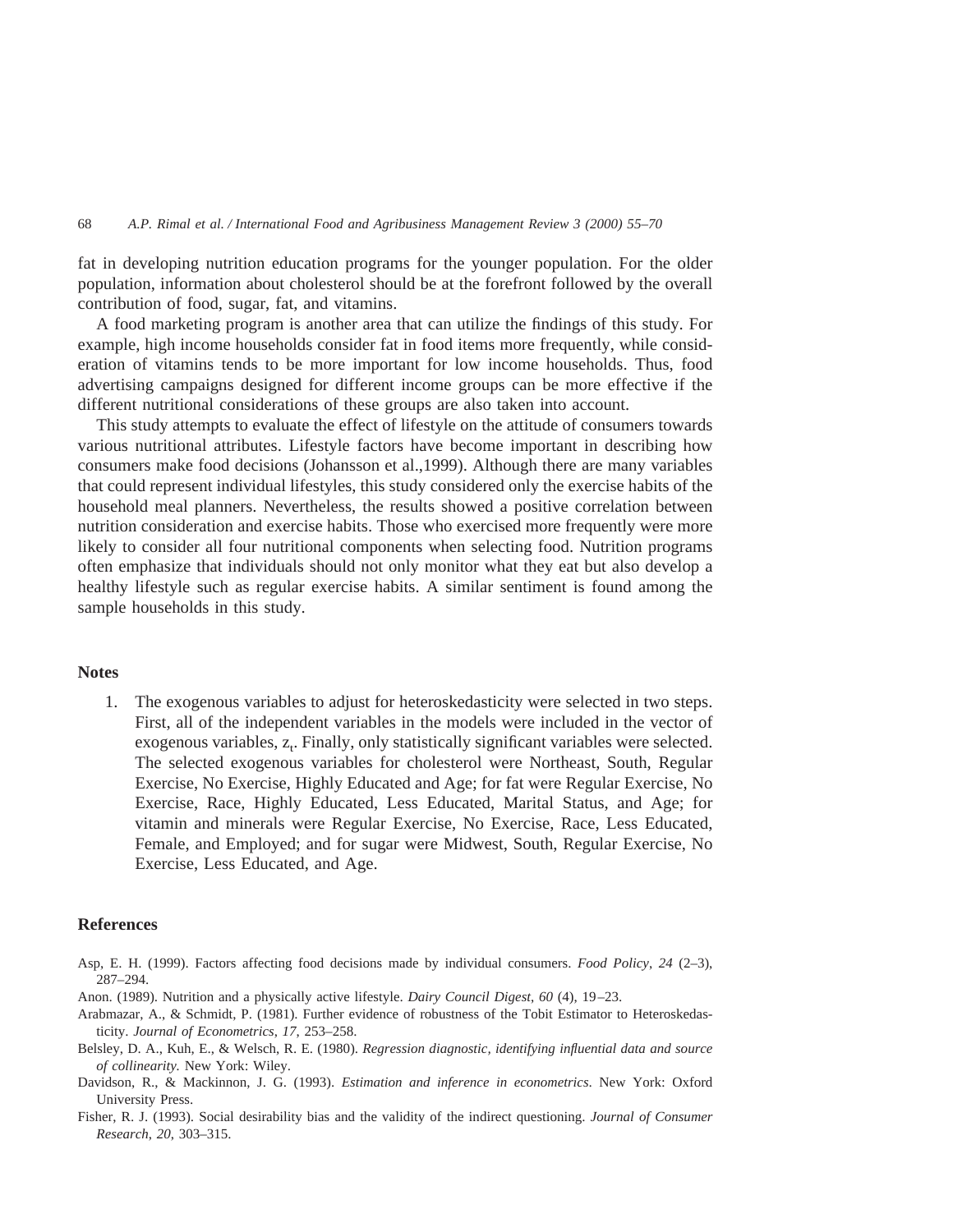- Flynn, J., Slovic, P., & Mertz, C. K. (1994). Gender, race, and perception of environmental health risks. *Risk Analysis*, *14* (6), 1101–1108.
- Frazao, E., & Cleveland, L. (1994). Diet-health awareness about fat and cholesterol-only a start. *Food Review*, *17*, 15–22.
- Food Marketing Institute (FMI). (1990). *Trends-consumer attitude and the supermarkets*. Washington, D.C.
- Godfrey, L. G. (1988). *Misspecification tests in econometrics.* Cambridge: Cambridge University Press.
- Greene, W. (1993). *Econometric Analysis*. New York: McMillan Publishing.
- Greene, W. (1995). *LIMDEP version 7.0. user's manual reference guide*. Bellport, NY: Econometric Software, Inc.
- Grossman, M. (1972). On the concept of health capital and demand for health. *Journal of Political Economy*, *80*, 223–255.
- Grossman, M., & Kaestner, R. (1997). Effects of education on health. In J. R. Behrman and N. G. Stacey (Eds.), *The social benefits of education* (pp. 69–123). Ann Arbor, MI: University of Michigan Press.
- Guthrie, J., Fox,J., Cleveland, L., & Welsh, S. (1995). Who uses nutrition labeling and what effects does label use have on diet quality? *Journal of Nutrition Education*, *27* (4), 163–172.
- Ippolito, P. M., & Mathios, A. D. (1994). Information, policy, and the sources of fat and cholesterol in the U.S. diet. *Journal of Public Policy and Marketing, 13* (2), 200–217.
- Johnson, M. F., Nichols, J. F., Sallis, J. F., Califs, K. J., & Hovell, M. F. (1998). Interrelationships between physical activity and other health behaviors among university women and men. *Preventive Medicine*, *27* (4), 536–544.
- Johansson, L., Thelle, D. S., Solvoll, K., & Bjorneboe, G. E. A. (1999). Healthy dietary habits in relation to social determinants factors. *British Journal of Nutrition*, *81* (3), 211–220.
- Kennedy, E., Bowman, S. A., Lino, M., Gerrior, S. A., & Basiotis, P. P. (1999). Diet quality of Americans. In E. Frazao (Ed.), *America's eating habits* (pp. 97–109). USDA, ERS Agricultural Information Bulletin Number 750.
- Lancaster, K. J. (1966). A new approach to consumer theory. *Journal of Political Economy*, *74*, 132–57.
- Lin, C. T. J. (1995). Demographic and socioeconomic influences on the importance of food safety in food shopping. *Agricultural and Resource Economics Review*, *24*, 190–198.
- Long, J. S. (1997). Regression models for categorical and limited dependent variables. In *Advanced quantitative techniques in the social science series* (Vol. 7, pp. 114–147). Thousand Oaks, CA: Sage Publications.
- Midgette, A. S., Baron, J. A., & Rohan, T. E. (1993). Do cigarette smokers have diets that increase their risks of coronary heart disease and cancer? *American Journal of Epidemiology*, *137* (5), 521–529.
- Moon, W., Florkowski, W. J., Resurreccion, A. V. A., Beuchat, L. R., Chinnan, M. S., Raraskova, P., & Jordanov, J. (1999). Consumer concerns about nutritional attributes in a transition economy. *Food Policy*, *23* (5), 357–369.
- Morrow Jr., J. R., Jackson, A. W., Bazzarre, T. L., Milne, D., & Blair, S. N. (1999). A one-year follow-up to physical activity and health: a report of the surgeon general. *American Journal of Preventive Medicine*, *17* (1), 24–30.
- Nayga Jr., R. M. 1996. Determinants of consumers' use of nutritional information on food packages. *Journal of Agricultural and Applied Economics*, *28* (2), 303–312.
- Nayga Jr., R. M. (1997). Impact of sociodemographic factors on perceived importance of nutrition in food shopping. *Journal of Consumer Affairs*, *31* (1), 1–9.
- Nayga Jr., R. M., & Capps Jr., O. (1994). Analysis of away-from-home and at-home intake of saturated fat and cholesterol. *Review of Agricultural Economics*, *16* (3), 387–398.
- Nayga Jr., R. M., & Capps Jr., O. (1999). US consumers' perceptions of the importance of following the US dietary guidelines. *Food Policy*, *24* (5), 553–564.
- Ott, S. L., & Maligaya, A. An analysis of consumer attitude towards pesticide use and the potential market for pesticide residue-free fresh produce. Paper presented at the 1989 Southern Agricultural Economics Association Annual Meetings, Nashville, TN.
- Putler, D. S., & Frazao, E. (1994). Consumer awareness of diet-disease relationhsips and dietary behavior: the case of dietary fat. *Journal of Agricultural Economics Research*, *45*, 3–17.